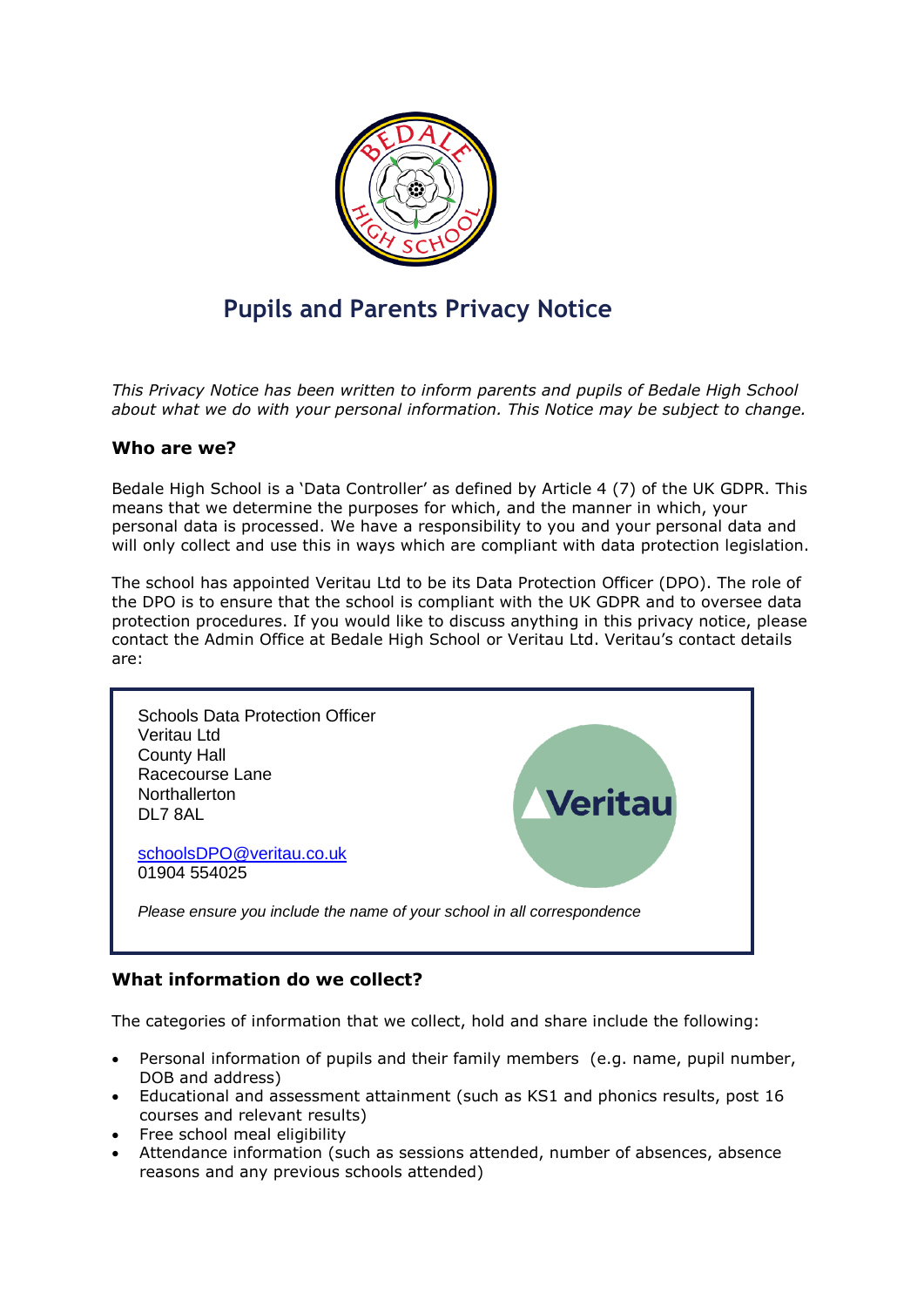- Behavioural information (such as exclusions and any relevant alternative provision put in place)
- Safeguarding information (including but not limited to court orders and professional involvement)
- Photographs and communication preferences
- School trips
- Extra curricular activities
- Before and after school clubs

We will also process certain 'special category' data about our pupils including:

- Relevant medical information please be aware that where the pupil has a severe allergy or is thought to be at risk of needing emergency care for a medical issue then this will be shared with all relevant staff members. We may do this in the form of photo identification in the staff room to ensure that all staff members are aware of the issues should an emergency situation arise
- Special Educational Needs and Disabilities information (including the needs and ranking)
- Race, ethnicity and religion
- Biometric data e.g. thumbprints
- The school may also have information relating to you or your child's sexual orientation and/or sexual activity. This is not routine and only likely to be collected if there is a safeguarding risk.

# **Why do we collect your personal data?**

We use the information we collect:

- to support pupil learning
- to monitor and report on pupil progress
- to provide appropriate pastoral care
- to assess the quality of our services
- to keep children safe (food allergies or emergency contact details)to meet the statutory duties placed upon us by the DfE
- we also may keep some information for historical and archiving purposes in the public interest

Any personal data that we process about our pupils and parents is done so in accordance with Article 6 and Article 9 of the UK GDPR.

Our legal basis for processing your personal data, in line with Article  $6(1)(c)$  (legal obligation) includes (but not necessarily limited to):

- Education Act 1944,1996, 2002, 2011
- Education and Adoption Act 2016
- Education (Information About Individual Pupils)(England) Regulations 2013
- Education (Pupil Information) (England) Regulations 2005
- Education and Skills Act 2008
- Children Act 1989, 2004
- Children and Families Act 2014
- Equality Act 2010
- Education (Special Educational Needs) Regulations 2001

We also process information in accordance with Article 6(e) (public task), Article 6(a) (consent), Article 9 (2)(a) (explicit consent where applicable) and Article 9(2)(g) (reasons of substantial public interest).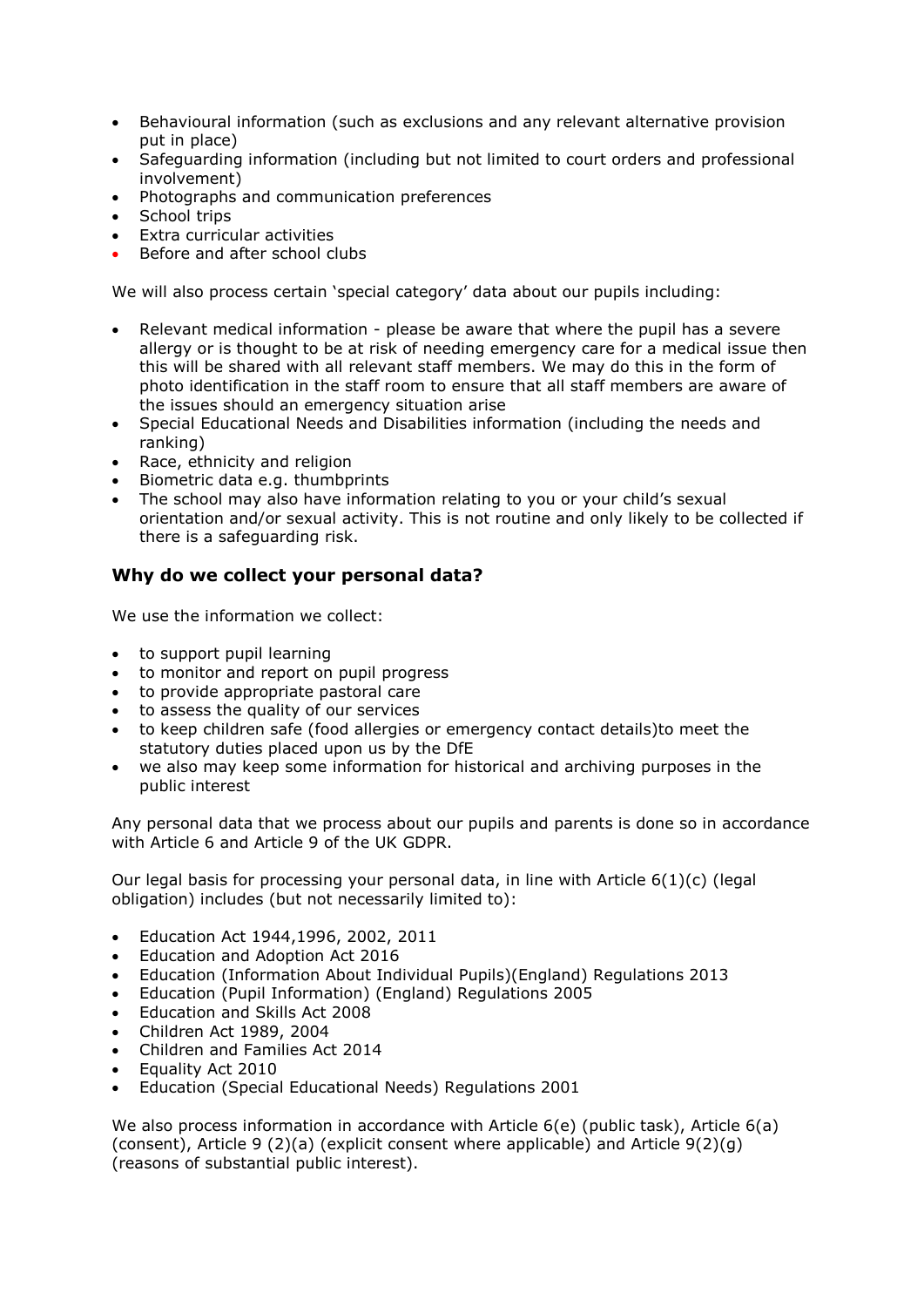We mainly collect pupil information through admission forms and common transfer file or secure file transfer from previous school. The majority of pupil information you provide to us is mandatory in line with your parental responsibility – for further details please see the following link [https://www.gov.uk/government/publications/dealing-with-issues](https://www.gov.uk/government/publications/dealing-with-issues-relating-to-parental-responsibility/understanding-and-dealing-with-issues-relating-to-parental-responsibility)[relating-to-parental-responsibility/understanding-and-dealing-with-issues-relating-to](https://www.gov.uk/government/publications/dealing-with-issues-relating-to-parental-responsibility/understanding-and-dealing-with-issues-relating-to-parental-responsibility)[parental-responsibility.](https://www.gov.uk/government/publications/dealing-with-issues-relating-to-parental-responsibility/understanding-and-dealing-with-issues-relating-to-parental-responsibility)

However, some information we ask for on a voluntary basis. When we do process this additional information we will ensure that we ask for your consent to process it.

Where we are processing your personal data with your consent you have the right to withdraw that consent. If you change your mind, or are unhappy with our use of your personal data, please let us know by contacting the Headteacher.

# **Who do we obtain your information from?**

Much of the information we process will be obtained directly from you (pupils and parents). We will also process information received from:

- Department for Education (DfE)
- Local Education Authority- North Yorkshire County Council
- Previous schools attended

#### **Who do we share your personal data with?**

We routinely share pupil information with:

- schools that the pupils attend after leaving us
- our Local Education Authority ,North Yorkshire County Council , to ensure that they can conduct their statutory duties under the School Admissions Code, including Fair Access Panels
- the Department for Education (DfE)
- National Health Service bodies

For more information on information sharing with the DfE (including the National Pupil Database and Census) please go to:

[https://www.gov.uk/government/publications/national-pupil-database-user-guide-and](https://www.gov.uk/government/publications/national-pupil-database-user-guide-and-supporting-information)[supporting-information](https://www.gov.uk/government/publications/national-pupil-database-user-guide-and-supporting-information)

We will not share any information about you outside the school without your consent unless we have a lawful basis for doing so. For example, we may also share your data with classroom/teaching apps and some website for the purpose of enhancing pupil learning. Where we do this we will rely on either Article 6(e) (public task) or Article 6(a) (consent).

#### **Where we rely on Article 6(e) you have the right to object to processing and where we are relying on Article 6(a) you have the right to withdraw that consent at any time. Please see section below on data subject rights.**

Once our pupils reach the age of 13, we also pass information to our Local Authority and / or provider of youth support services as stipulated under section 507B of the Education Act 1996. The information provided includes addresses, DOB of pupil/parents, and any other information necessary for the provision of the service including gender or ethnicity. A parent or guardian can request that **only** their child's name, address and date of birth is passed to their local authority or provider of youth support services by informing us. This right is transferred to the child / pupil once he/she reaches the age 16.